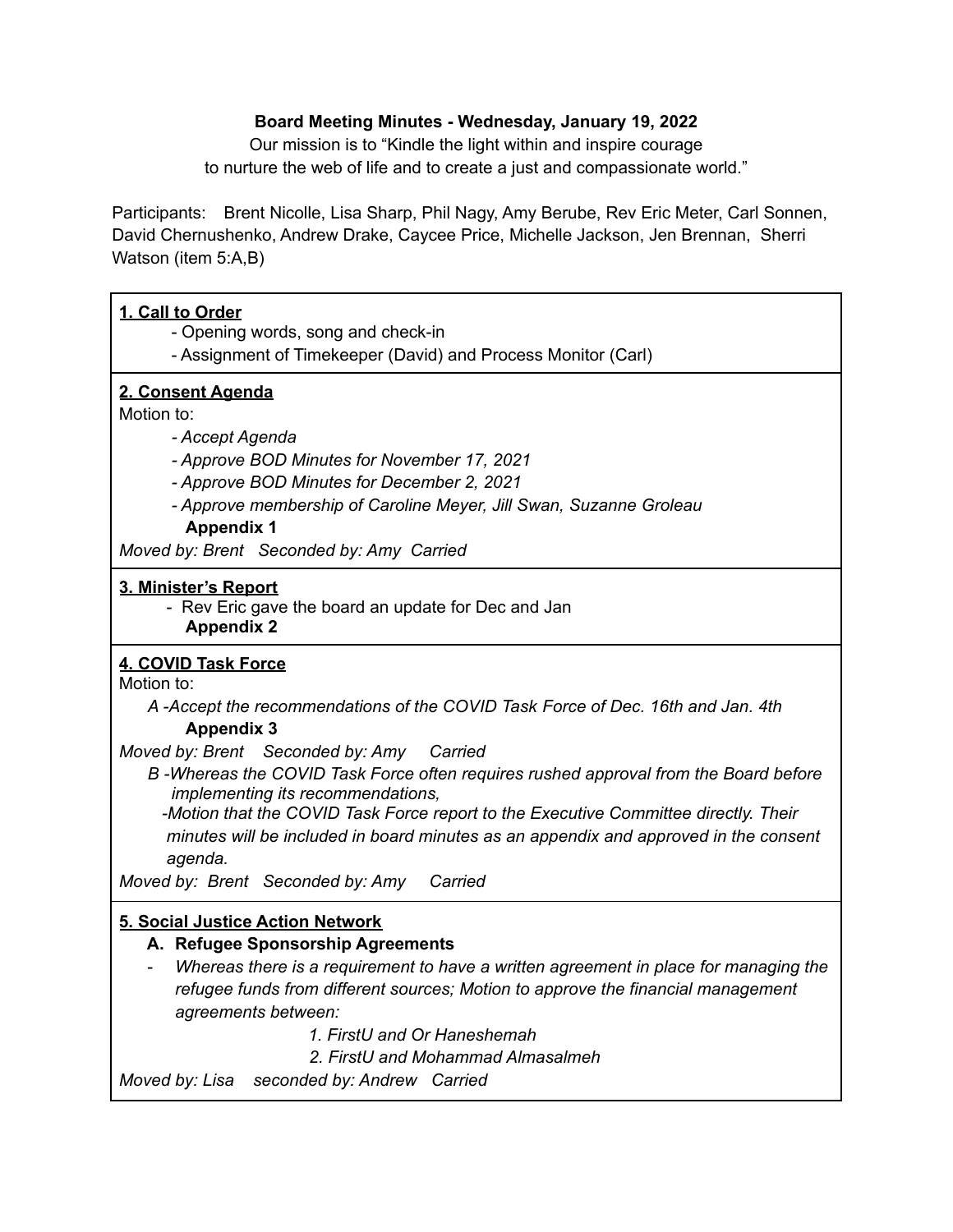# **B. Environmental Action Group**

Sherri Watson gave the BOD some information on their past and current projects. EAG is planning a climate roll out around the end of Feb consisting of the survey, Eric's sermon, announcement of expected Green Sanctuary 2030 Accreditation by UUA, and a call to action. Motion :

*-Whereas the EAG did a survey at the beginning of the congregational focus; they would like to hold another survey now that 2 years have passed for data collection purposes.*

*-Motion to approve a Climate Emergency survey (proposed text attached) to be delivered to the congregation.*

*Moved by Lisa seconded by: Carl Carried*

# **6. Information items**

- A. **Rent negotiations with Unitarian House and RPCC** are currently being looked at. In light of the changes that may come to the First U campus, these groups want to have long term agreements in place.
	- 1. Unitarian House: Terry Kimmel and David Chernushenko (from Campus Planning Committee); as well as Brent Nicolle and Lisa Sharp of the Board, met with the president and other board members of Unitarian House before Christmas to discuss the possibility of renegotiation of their long term lease in the next year or two.
	- 2. River Parkway Preschool centre: Terry Kimmel (CPC) and Lisa Sharp (board) met with the Executive Director and Staff rep from the River Parkway Preschool Centre to discuss the renewal of their long term lease which expires in the next 4-5 years; and how our upcoming affordable housing project might affect their building on our campus.
- B. **New signage for / with Or Hanashamah** (our Jewish synagogue tenants) have shown interest about being able to put up three new signs on our property, including one on Cleary where our large sign is; one on the front of our building (outside the double doors on the lower level); and one inside on the lower level by the room that they rent. We discussed whether First U might want to consider updating their sign on Cleary and the one in front of our building; and possibly do a joint sign together.
- C. **Committee Reports before AGM** Can all Board members please check in with their respective board committees to find out if any of them wish to bring any requests to the board before or at the AGM? They would need to be submitted by the March meeting.
- D. **Finance audit document acquisition** please note that deadlines have now been missed for the audit. There may need to be adjustments to timelines and dates for the board meetings before our next AGM on May 1st to finalize materials for the meeting.

# **7. Closing**

- A. **Next meeting:** Wed Feb 16, 2022 7pm
- B. **Board announcements**: Jan 23 David Jan 30 Lisa
	- Feb 6 Phil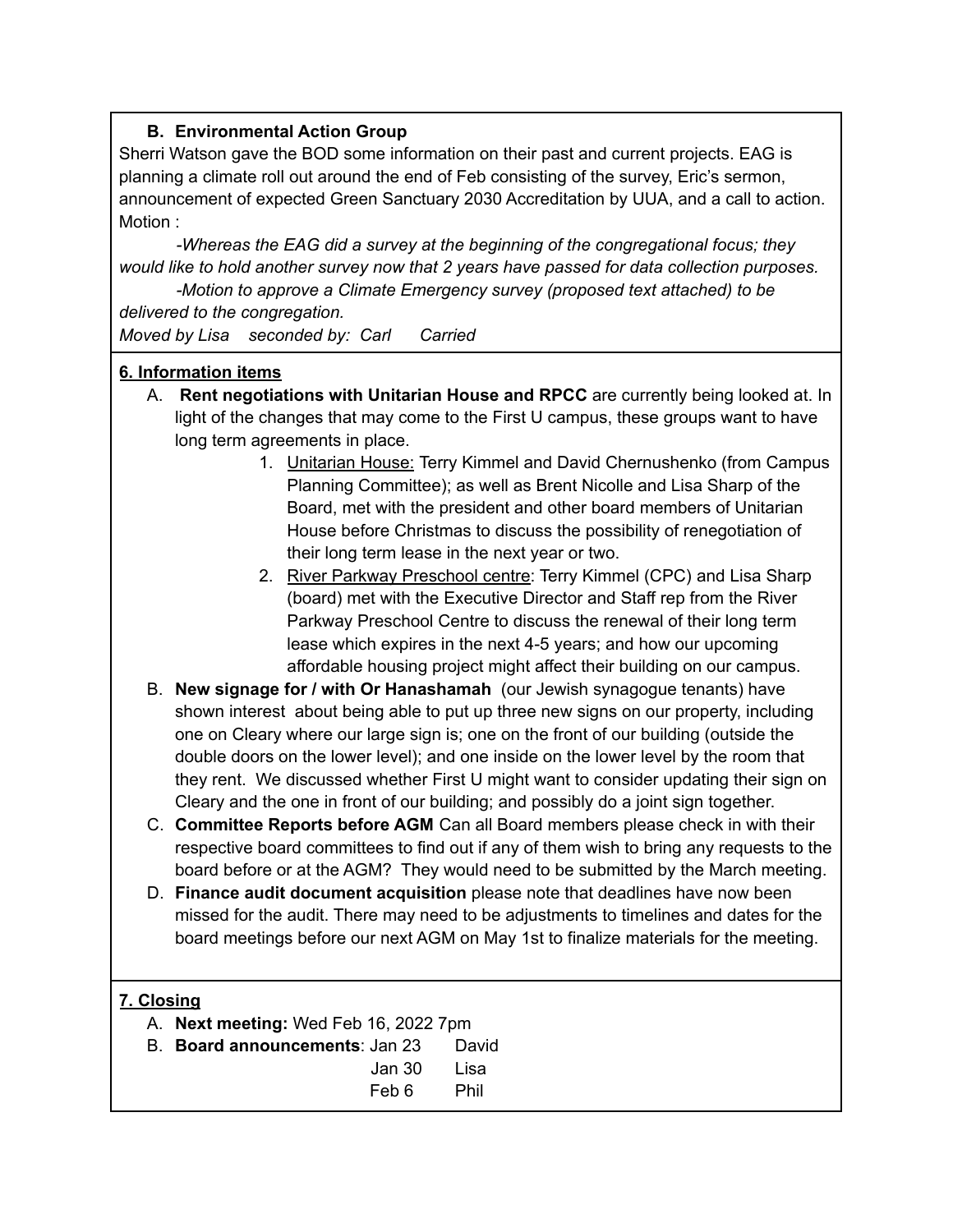| Feb 13<br>Amy<br>Feb 20<br>Andrew<br>C. Readings and songs: |                 |          |                 |              |
|-------------------------------------------------------------|-----------------|----------|-----------------|--------------|
|                                                             |                 | February | March           | April        |
|                                                             | Opening reading | David    | Phil            | <b>Brent</b> |
|                                                             | Opening song    | Caycee   | Andrew          | Amy          |
|                                                             | Closing reading | Carl     | <b>Rev Eric</b> | Lisa         |
|                                                             |                 |          |                 |              |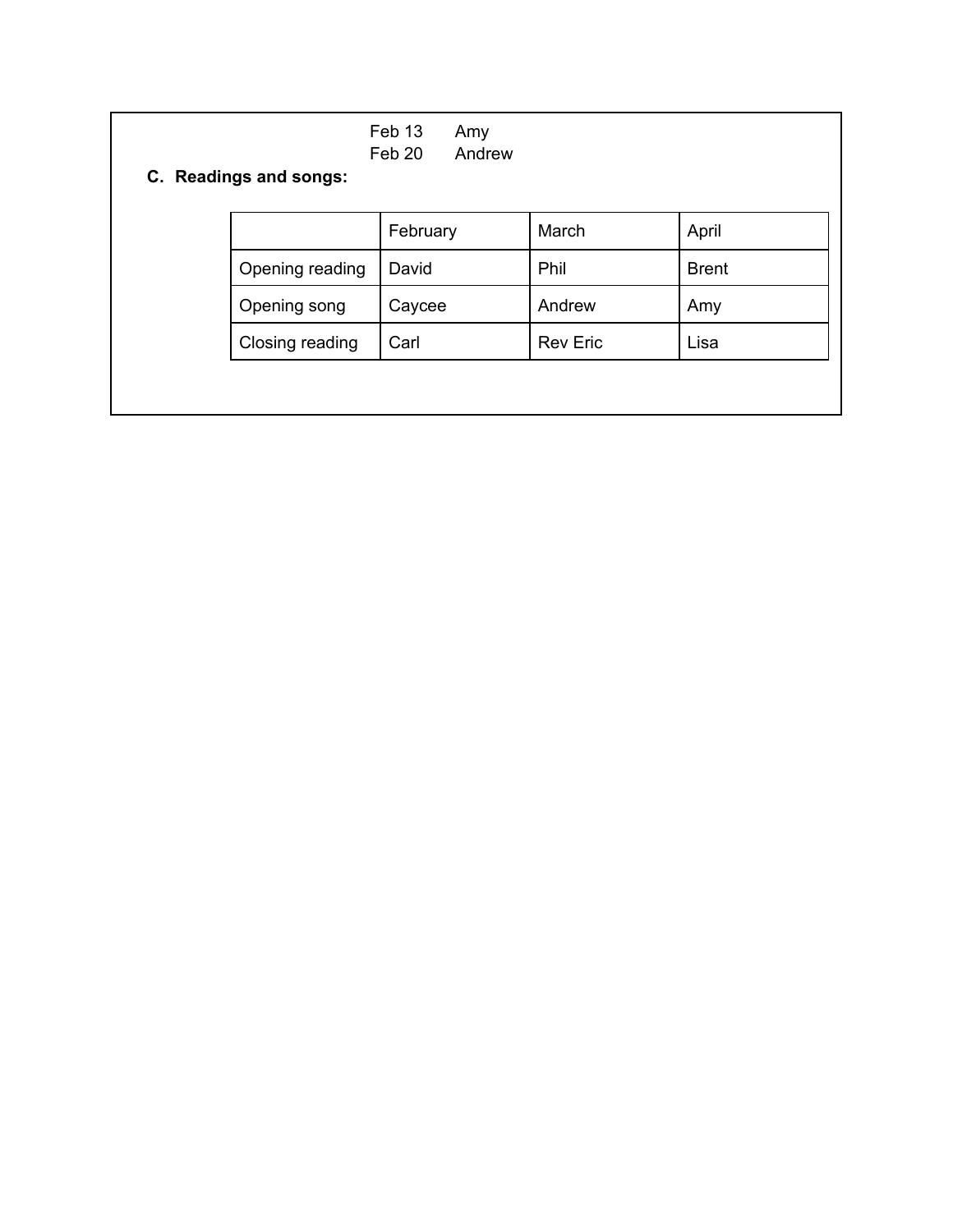### Appendix 1- Membership applications

Caroline Meyer has attended services in person and is also a member of the group studying indigenous actions and she mentioned that she has talked with Jane Lindsay. She is recently retired from the government and has some free time. She likes action-based activities and enjoys groups. Caroline seems quite connected with the church and she is interested in knowing more about the history of the church

Jill Swan and her daughter, Sylviana (now 7), have been attending FirstU for about four years. Sylviana is enjoying the RE program. Jill was looking to be part of a community that works to help people but does not have evangelical views. She feels that FirstU has "all the good stuff" without the dogma.

Suzanne Groleau is not new to the congregation and is now wishing to become a member. Raised as a Catholic, she wants to be part of a community where she can be herself. She likes the fact that the congregation is open and inclusive, and she believes strongly in human rights and the environment. She believes that the more love we send out, the more we get back.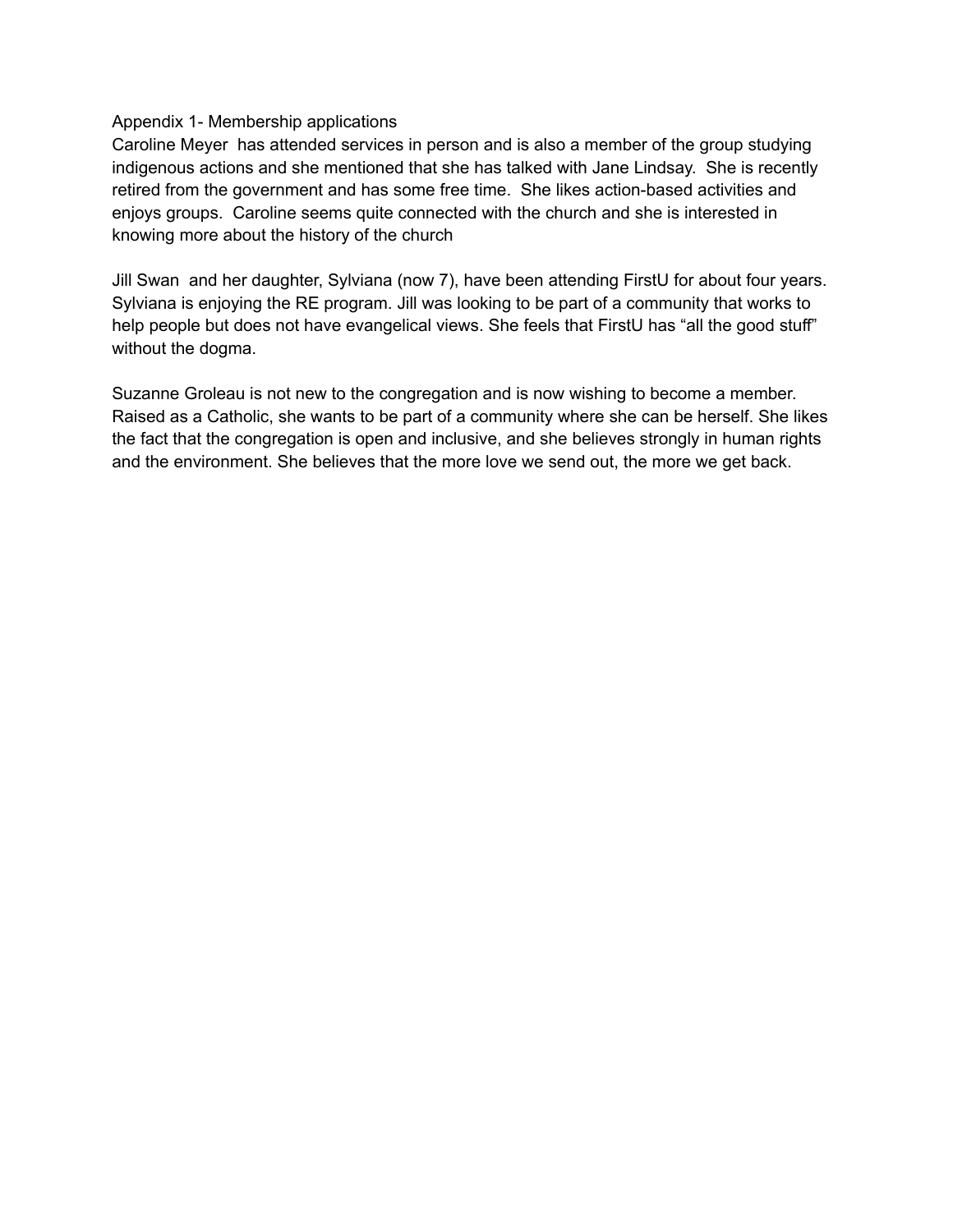#### Appendix 2- Minister's report

### Minister's Report to the Board of Directors of the First Unitarian Congregation of Ottawa January 2022

The biggest news on the church front is no longer news. In response to the dramatic spread of the Omicron Covid-19 variant, we, along with the institutions everywhere, have gone back to virtual-only offerings. Our volunteers and staff have stepped up in every way to make this as smooth a transition as possible. They deserve our heartfelt gratitude.

As I wrote for the eUU announcing the change to virtual only worship, I've never worked with a group of staff and volunteers whose default response is "Okay, Rev. Eric, we'll get it done." In other congregations I've served I'd hear concerns about how this or that would make doing anything other than the status quo a challenge in any number of ways. Here, even if how to best make a given change isn't clear, the staff and volunteers here find ways to make what needs to be done happen. Frankly, I keep counting my lucky stars, and say *Thank you* like it's a mantra that's about to go out of style.

Moving on, as this is January all those things that were put off as the holidays approached are now needing attention again. I'll be reaching out to Rev. Linda Thomson at the CUC shortly to work out the best way to follow up on the New Minister Startup Workshop she facilitated for us early in December.

I also want to let you know that I reached out to counterparts in other Canadian Unitarian congregations asking about their recent pledge drives. My guess was that the decrease we saw in the number of those who recently pledged is similar to what is happening elsewhere. Turns out it is. Our sibling faith communities across Canada are, almost to a one, experiencing the same thing. In uncertain times folks tend to pull back. So it is not that we are doing anything wrong. Its just that we are in the midst of a time of anxiety, or as I've learned these last months, VUCA: volatility, uncertainty, complexity and ambiguity.

What was even more interesting to me was a shared response to a question I didn't ask. Many colleagues who responded stated that they see pledge-based church budgets being increasingly untenable. In short, my colleagues here feel that their communities will need to secure lasting income from other sources.

Friends, because of your foresight I think we are in an enviable position.

Which leads me to what I thought was a great conversation at Sunday's Town Hall on expanding our campus. I doubt I have much more to add at this point that hasn't or won't be said by others. So I'll simply offer my thanks to everyone involved for such a well organized conversation. I was impressed with the clarity of what was presented, and how well folks listened to one another.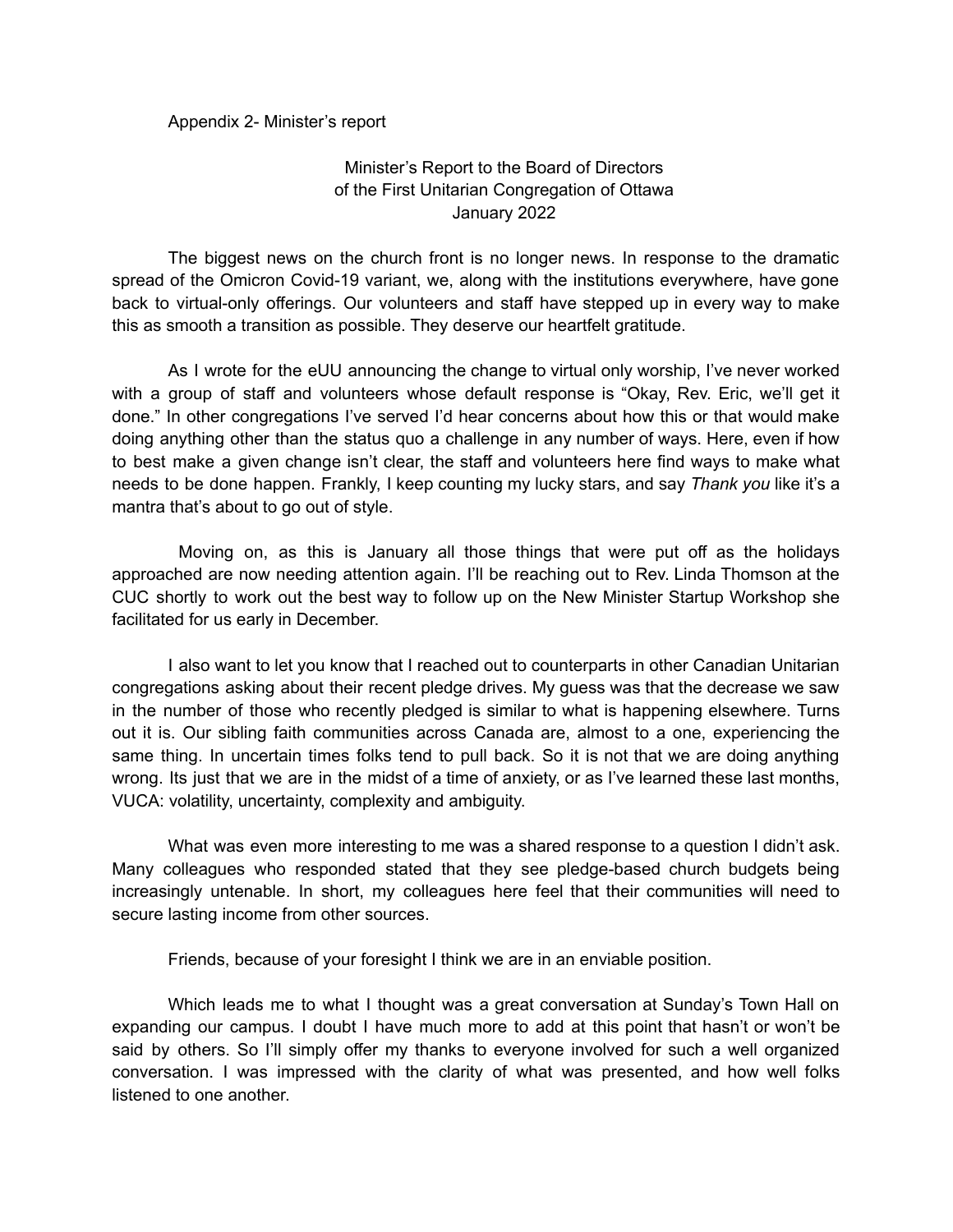The only thing I'd add is my hope that we remember that we already have both the Unitarian House and River Parkway. In retrospect, the only thing I didn't hear on Sunday afternoon was that we have begun conversation with Unitarian House on a new lease agreement. Any new housing project(s) does not need to meet all of our needs. (Personally, I hope we don't need to build as high as 16 stories. Might 12 be sufficient? But that's just me. And yes, I know about the housing shortage in Ottawa. My wife and I entered the rental market at, or near, its peak.)

I also want to highlight what I heard Terry Kimmel saying, namely that any funds from this project does not absolve us of having to maintain the ongoing health and vitality of our faith community. I know several New England (US) congregations that have such large endowments, that the members and friends take the welfare of their faith community for granted. These are not what any outsider would consider healthy communities.

Changing gears now, though also looking ahead: Neo and I are sponsoring a Zoom workshop for parents on Saturday morning, Feb 26th by Heather Shumaker, author of It's Okay Not to Share. I met Ms. Shumaker several years ago. While she may look like a typical suburban parent, and she has some radical things to say about raising healthy, spirited children. I'd love to see you at the workshop.

All the best, Rev. Eric Meter